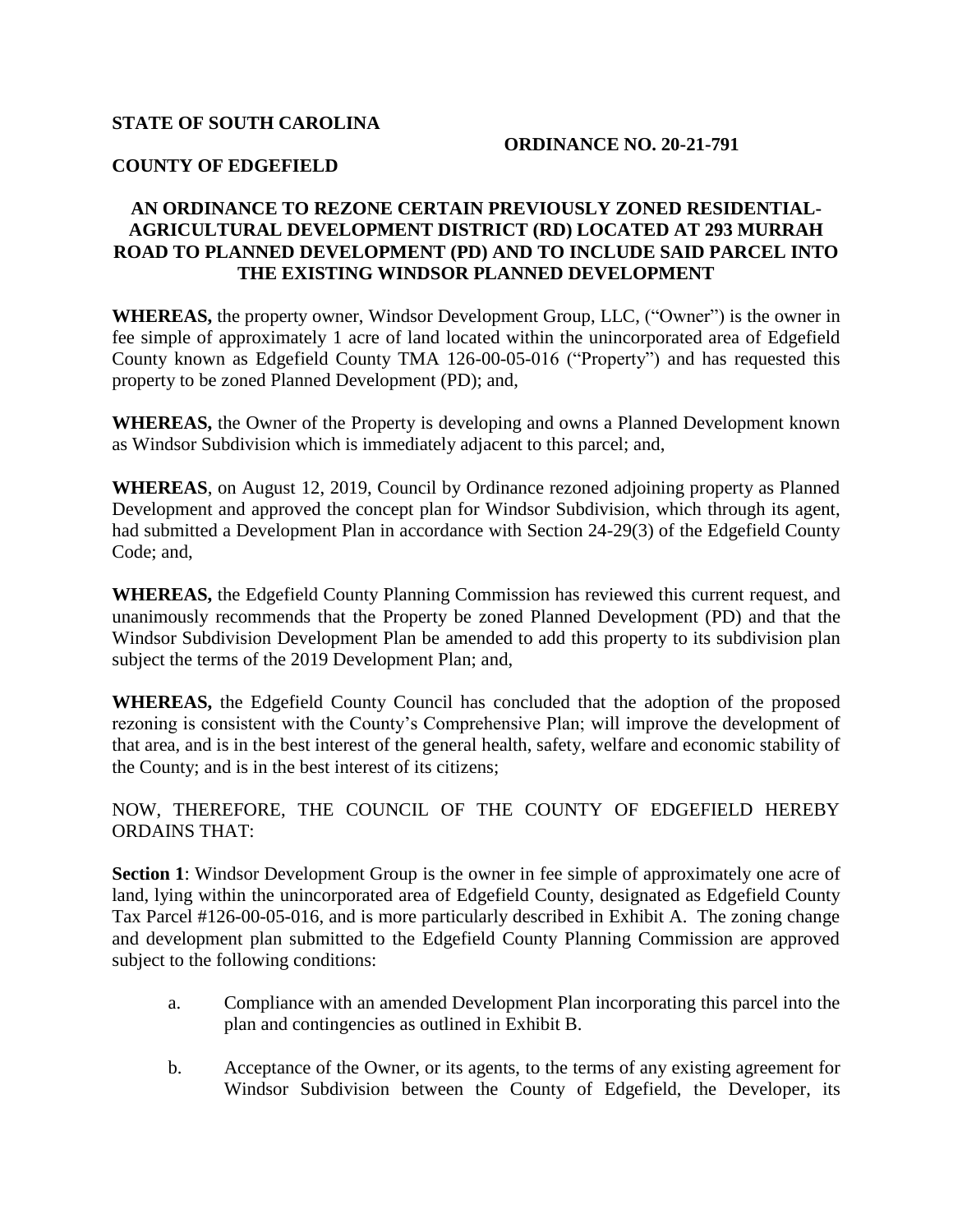successors and assigns) and the Edgefield Water and Sewer Authority for this parcel.

c. The listing of the permitted uses within the original Planned Development District Ordinance 19-20-763 shall become a part of the regulations applying to this Property. Thereafter, the uses permitted in the district shall be restricted to those listed, approved and adopted. Any other uses or amendments to the documents currently on file with the Edgefield Planning Department concerning this Planned Development shall have to be approved by ordinance of Council.

**Section 2**: The aforesaid premises shall be, and are hereby zoned Planned Development (PD). The Comprehensive Plan of the County of Edgefield, the Zoning Map of the County of Edgefield, and all other maps and plans of the County of Edgefield are hereby amended accordingly.

**Section 3**: All ordinances or parts of ordinances in conflict with the provisions of this ordinance are hereby repealed to the extent necessary to give the provisions of this ordinance full force and effect.

**Section 4**: This ordinance shall become effective upon adoption by the Council of the County of Edgefield.

**Edgefield County Council**

\_\_\_\_\_\_\_\_\_\_\_\_\_\_\_\_\_\_\_\_\_\_\_\_\_

Scott Campbell, Chair

ATTEST:

\_\_\_\_\_\_\_\_\_\_\_\_\_\_\_\_\_\_\_\_\_\_\_\_\_\_\_\_ Taz Potts, Clerk to Council